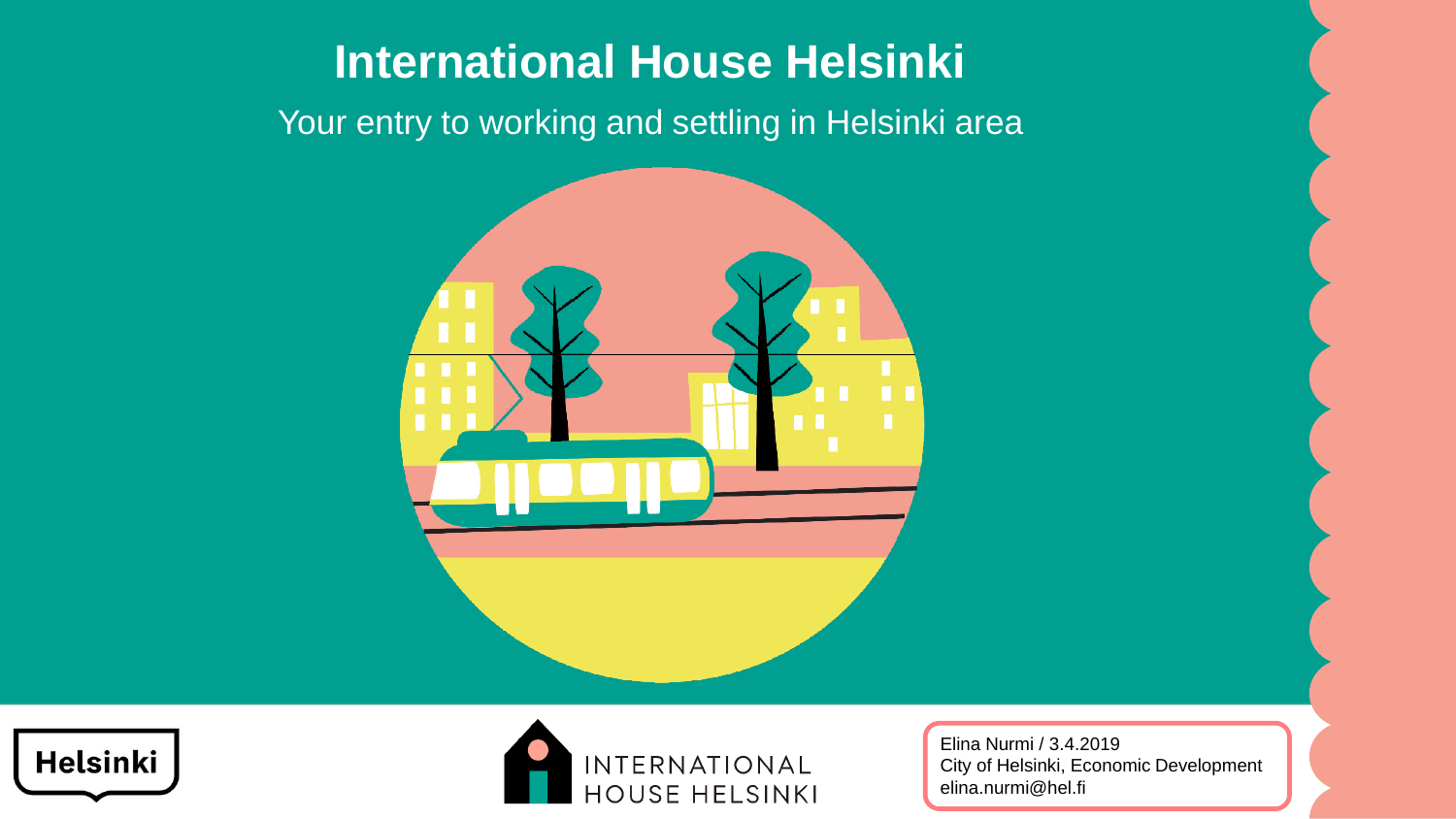# KEY FACTS & FIGURES

#### **International House Helsinki (IHH)**

is a one-stop shop that offers most of the information and public authority services needed by international newcomers in the Helsinki capital region under one roof. IHH also serves companies and employers on issues related to international workforce.

✓hosts **<sup>10</sup>** service providers.

- has a staff of approximately 40 people.
- operates regionally and is coordinated by the city of Helsinki.
- ◆ had over 31 000 registered customers and over 52 000 visitors in 2018.
- started as a pilot project in December 2017.

10 service providers; over 52 000 visitors annually



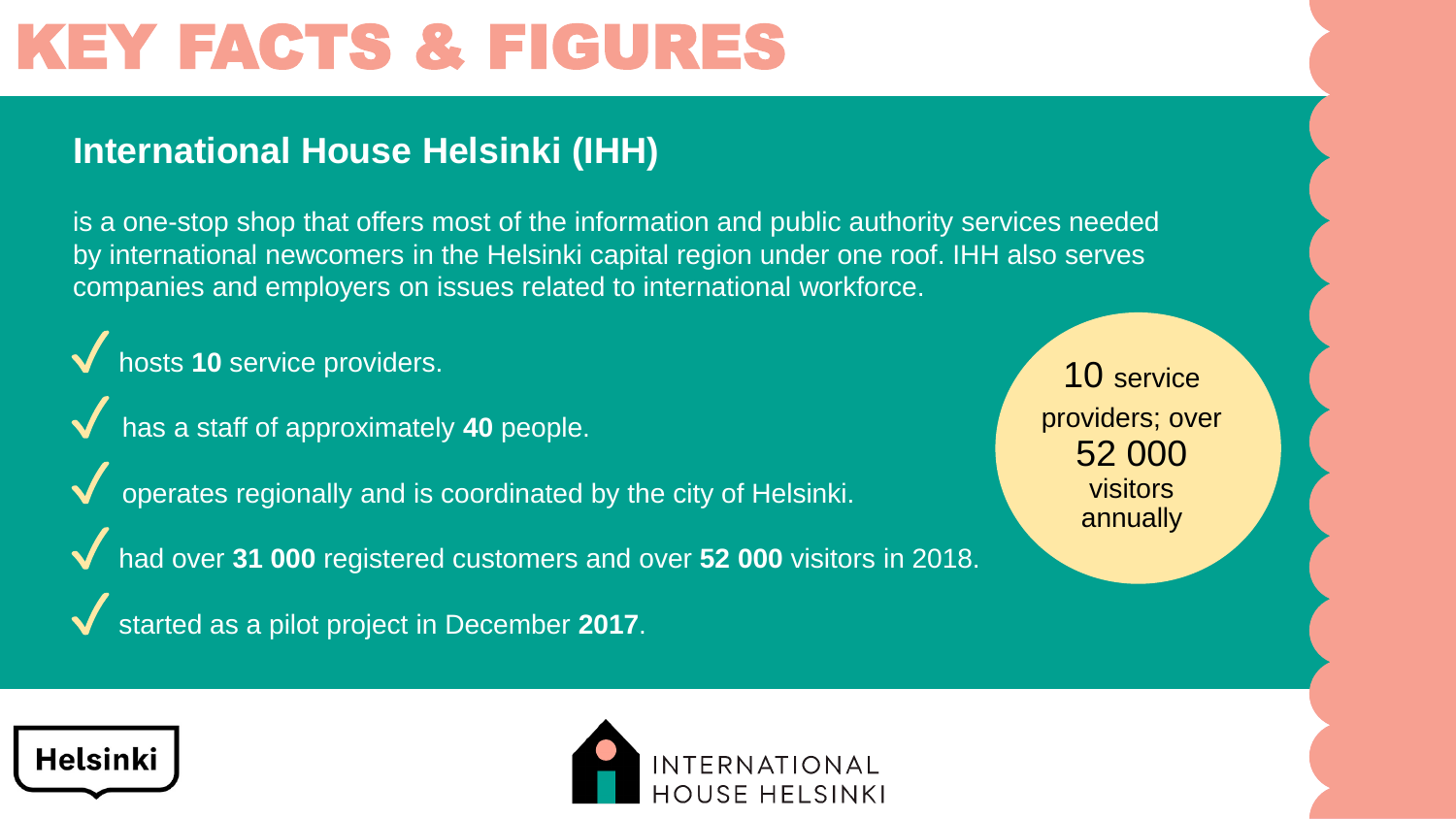

to make the Helsinki region a more attractive and a more welcoming destination for international talents. ✓



to secure the availability of skilled labour by helping companies and employers to attract and retain international talent.

to create smoother and faster transitions into the society and the local labout market.

✓

to improve the cost-efficiency of public service delivery by increasing crossadministrative co-operation, sharing information and eliminating overlap of duties and functions.





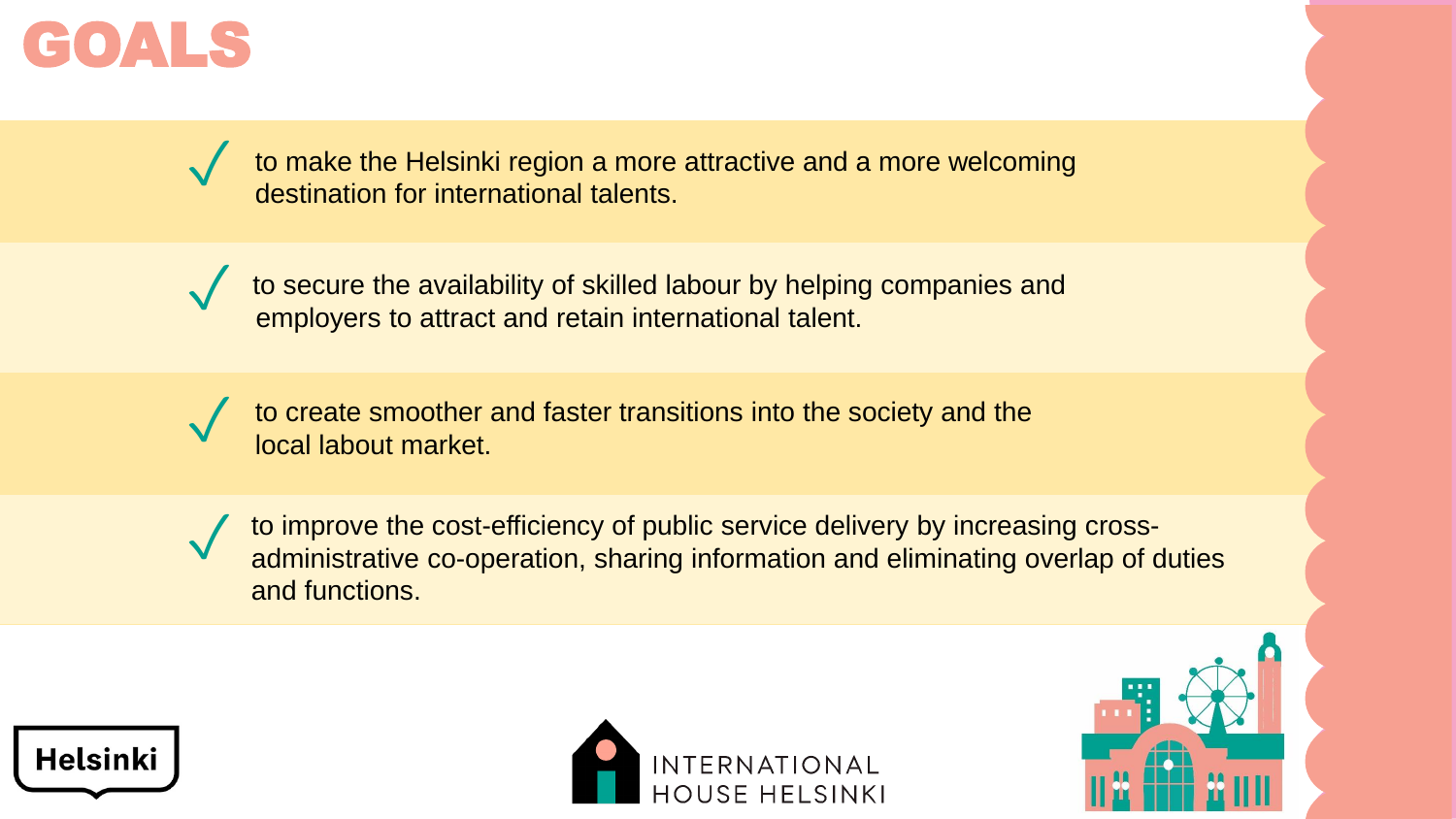

#### **for internationals for employers**

**Registration of EU-citizens**



**General information & guidance**



**Registration, ID number & change of address**



**Tax card/number & tax counselling**



**Social security & benefits**



**Employment counselling & registering as a jobseeker**







**Employee rights advisory service**



**FINNCHAM** 

#### **Employer counselling service**

offers free advisory and counselling services to companies and employers on issues related to international workforce.



*Service Advisor is an easy-to-use online service that helps an international newcomer to find the right services and tells, for example, what documentation to bring along to the visit.*

*Each user of the service receives a personalized checklist of things to know and to do, which can be printed out or sent to one's personal e-mail.*

## Helsinki



INTERNATIONAL **HOUSE HELSINKI**  **Match-**

**Spouse program**

**Mentoring programs**

**making**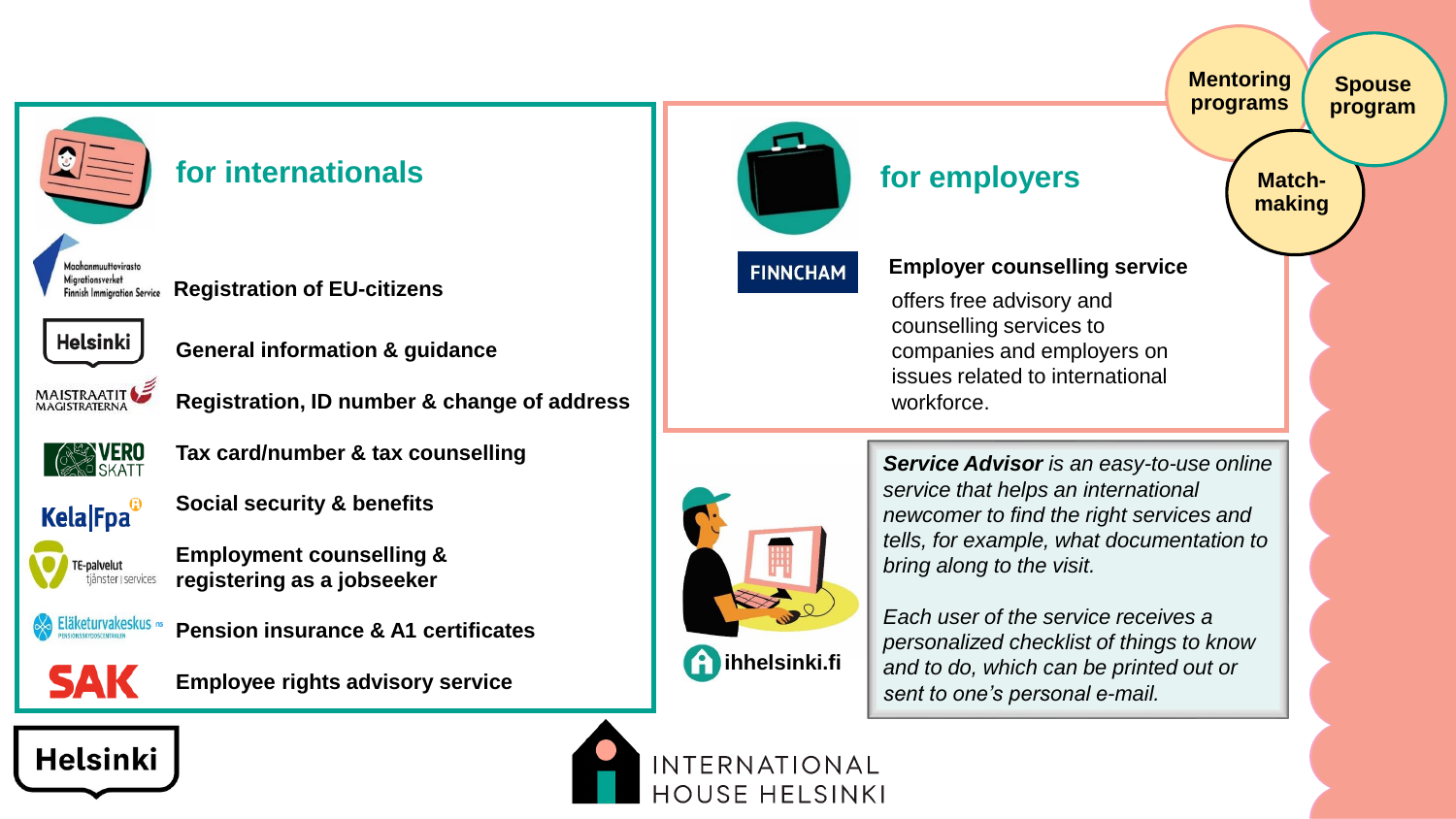## STAKEHOLDERS & MANAGEMENT

Helsinki



INTERNATIONAL

**HOUSE HELSINKI**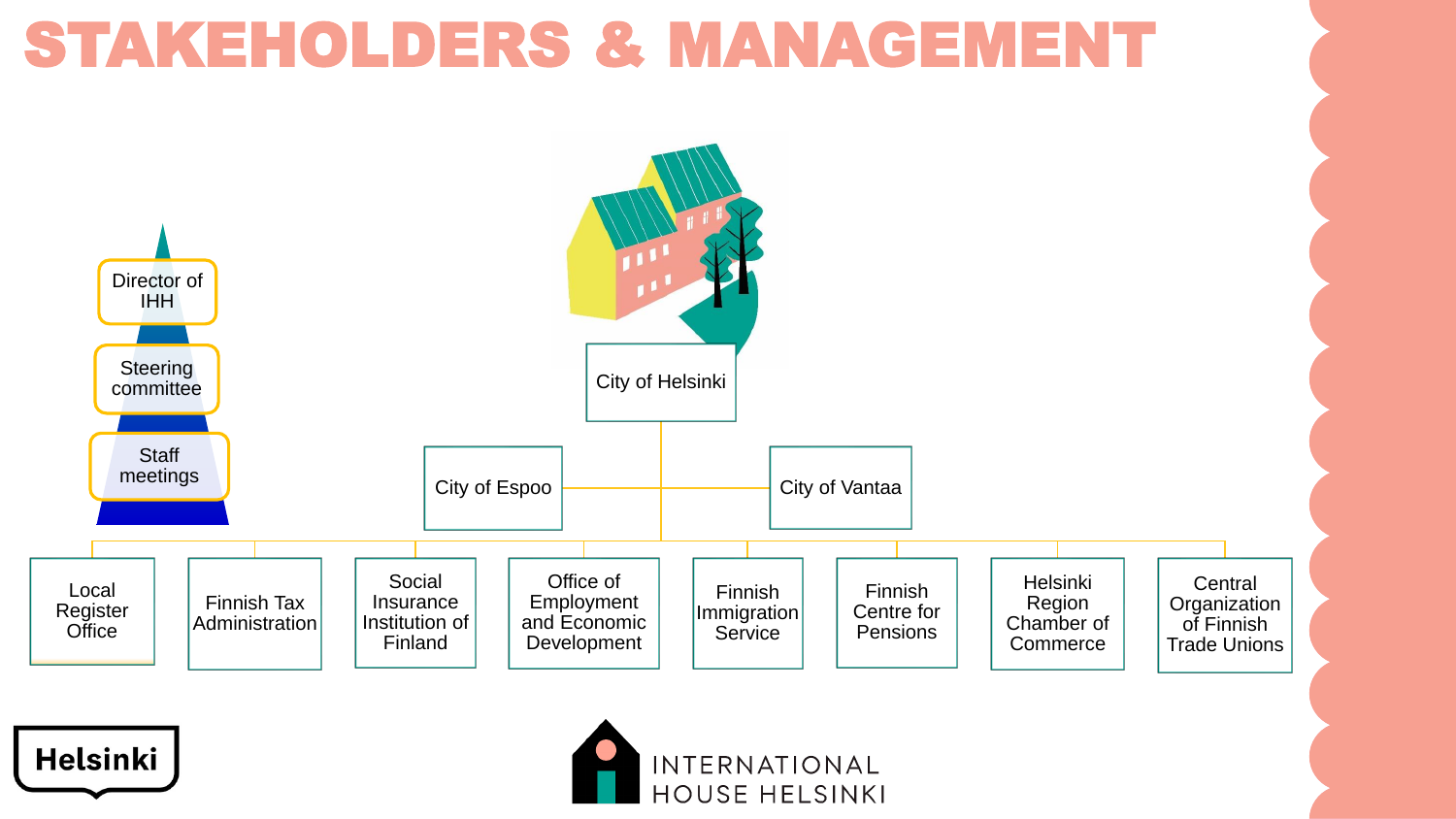# TOP 3 SUCCESSES & CHALLENGES



Helsinki